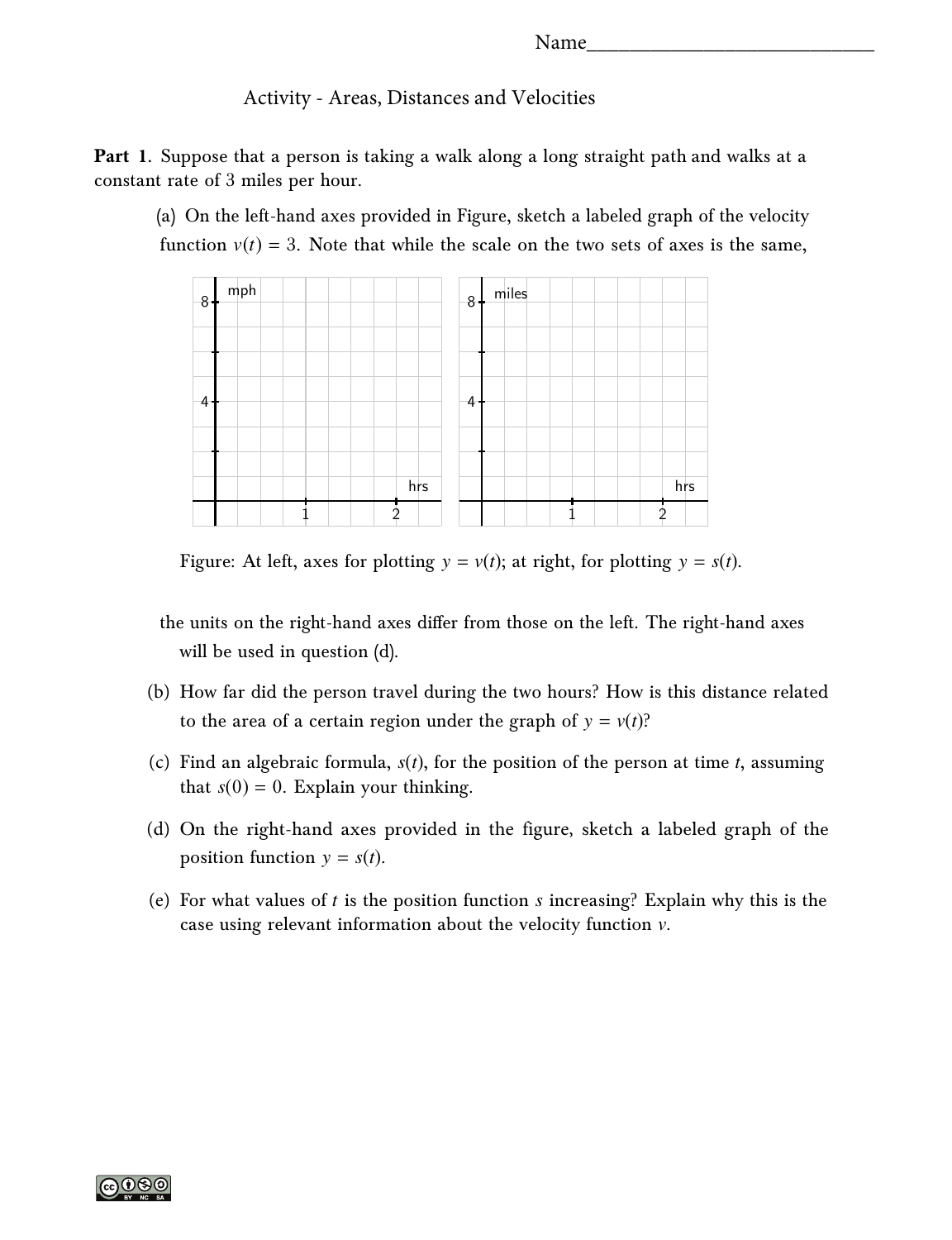## **Part 2.**

A ball is tossed vertically in such a way that its velocity function is given by  $v(t)$  = 32 − 32*t*, where *t* is measured in seconds and v in feet per second. Assume that this function is valid for  $0 \le t \le 2$ .

- (a) For what values of *t* is the velocity of the ball positive? What does this tell you about the motion of the ball on this interval of time values?
- (b) Find an antiderivative, *s*, of *v* that satisfies  $s(0) = 0$ .
- (c) Compute the value of  $s(1) s(\frac{1}{2})$  $\frac{1}{2}$ ). What is the meaning of the value you find?
- (d) Using the graph of  $y = v(t)$  provided in the figure, find the exact area of the region under the velocity curve between  $t = \frac{1}{2}$  and  $t = 1$ . What is the meaning of the value you find?
- (e) Answer the same questions as in (c) and (d) but instead using the interval  $[0,1]$ .
- (f) What is the value of  $s(2) s(0)$ ? What does this result tell you about the flight of the ball? How is this value connected to the provided graph of  $y = v(t)$ ? Explain.



Figure: The graph of  $y = v(t)$ .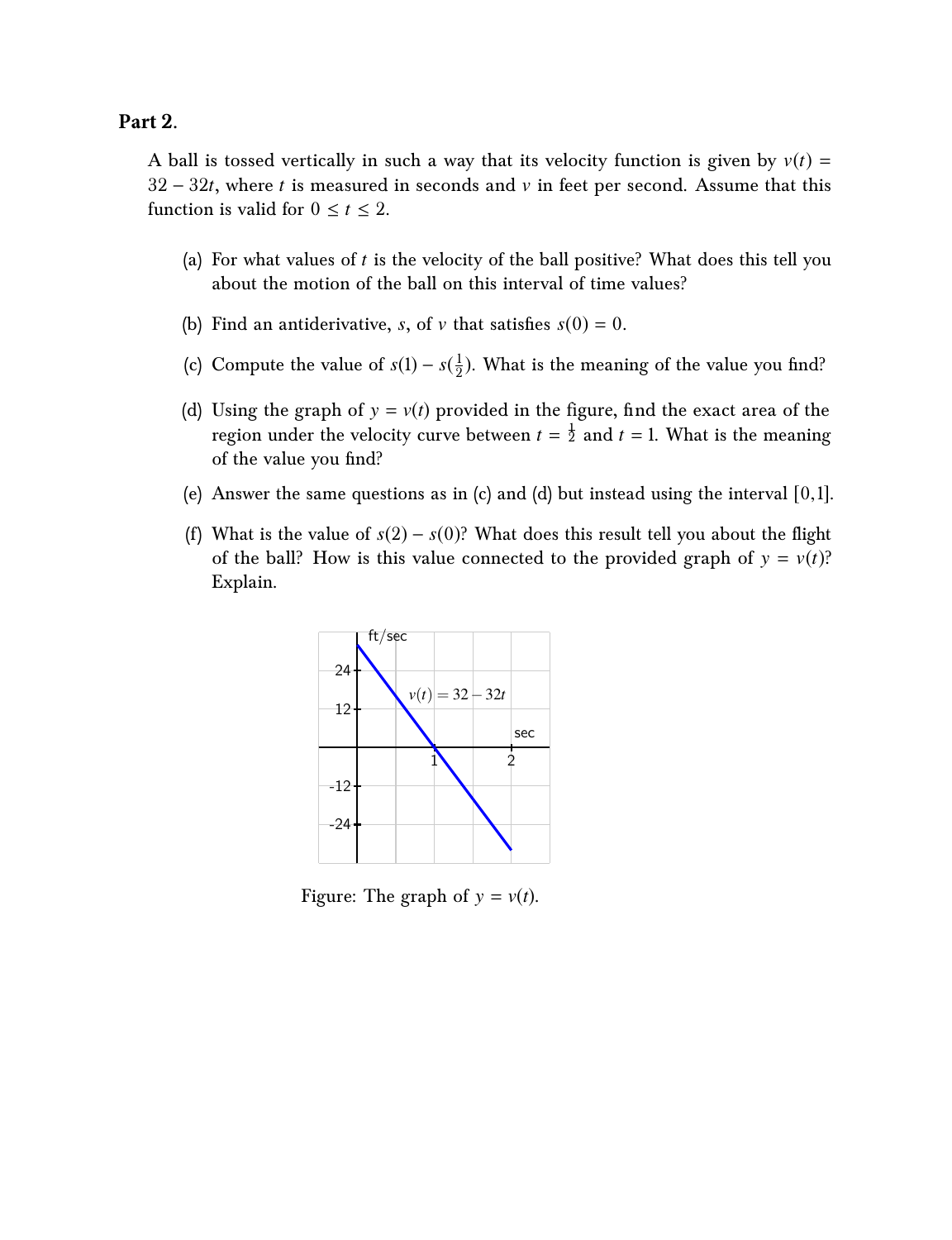**Part 3.** A person walking along a straight path has her velocity in miles per hour at time *t* given by the function  $v(t) = 0.25t^3 - 1.5t^2 + 3t + 0.25$ , for times in the interval  $0 \le t \le 2$ . The<br>graph of this function is also given in each of the three diagrams in Figure. Note that in each graph of this function is also given in each of the three diagrams in Figure. Note that in each diagram, we use four rectangles to estimate the area under



Figure: Three approaches to estimating the area under  $y = v(t)$  on the interval [0,2].

 $y = v(t)$  on the interval [0,2], but the method by which the four rectangles' respective heights are decided varies among the three individual graphs.

(a) How are the heights of rectangles in the left-most diagram being chosen? Explain, and hence determine the value of

$$
S = A_1 + A_2 + A_3 + A_4
$$

by evaluating the function  $y = v(t)$  at appropriately chosen values and observing the width of each rectangle. Note, for example, that

$$
A_3 = v(1) \cdot \frac{1}{2} = 2 \cdot \frac{1}{2} = 1.
$$

(b) Explain how the heights of rectangles are being chosen in the middle diagram and find the value of

$$
T = B_1 + B_2 + B_3 + B_4.
$$

(c) Likewise, determine the pattern of how heights of rectangles are chosen in the right-most diagram and determine

$$
U = C_1 + C_2 + C_3 + C_4.
$$

(d) Of the estimates *S*, *T*, and *U*, which do you think is the best approximation of *D*, the total distance the person traveled on  $[0,2]$ ? Why?